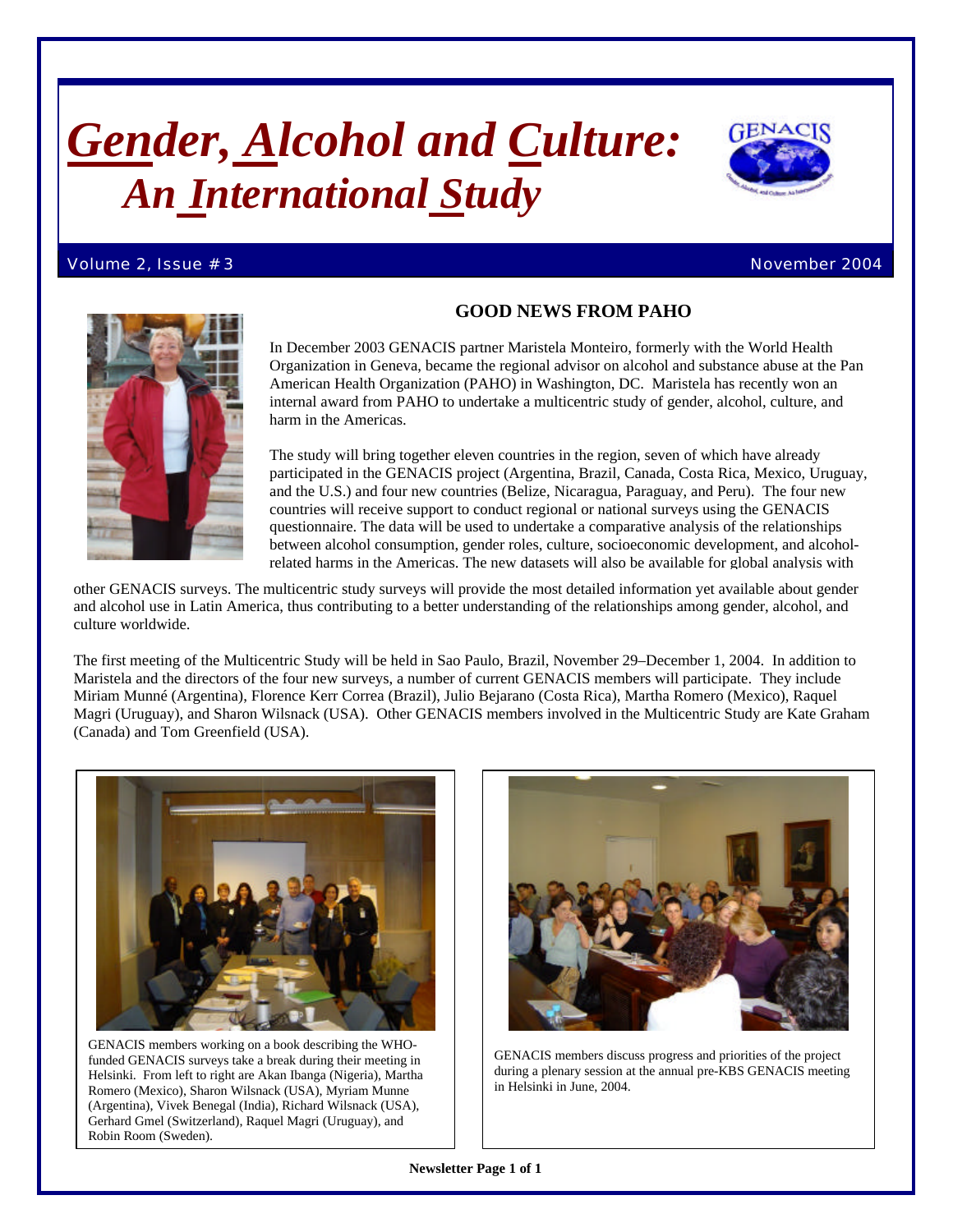

## **GENACIS LOGO CONTEST WINNER**

At the GENACIS workshop in Helsinki, plans were announced for a contest to select a logo for the GENACIS project. Subsequently eleven logo entries were submitted by eight individuals or groups.

At a July 2004 meeting in Vancouver to plan a GENACIS grant application, planning committee members whose groups had not entered the contest reviewed all entries. The winning logo appears above. It is a combination of the world map previously used by the UND group for the IRGGA/GENACIS membership list with lettering in the style of the entry submitted by the Berlin group. Thus the contest had two winners -- UND and Berlin!

The Vancouver "judges" felt that all entries in the contest were creative and attractive, and therefore it was decided to award a prize to each group that had entered. The prizes will be presented at the November GENACIS meeting in Berlin. Thank you to everyone who entered the logo contest.

## **PLEASE SEND FUNDING SOURCES FOR COUNTRY SURVEYS**

Each publication that uses GENACIS data will list the general funding sources for the project (EU, WHO, UND/NIAAA) and the individual sources of funding for all country surveys included in that publication. We will prepare a list of funding sources for all country surveys and post this on the UND GENACIS website.

So that the funding sources can be acknowledged accurately, we are asking that each study director list the source or sources of funding for his/her country survey **exactly as you would like it to appear in the acknowledgements footnote.** This should include the exact name of the organization or agency providing the funding, the grant or contract number (if there is one), and, if applicable, any other information that the funding source has requested be included.

Please bring this information with you to Berlin and give it to Sharon Wilsnack or Arlinda Kristjanson. You may also send it by email to Louise Diers at UND (ldiers@medicine.nodak.edu). Thank you for helping us to acknowledge accurately the organizations that have supported our surveys.

## **GRANT APPLICATION SUBMITTED FOR FURTHER GENACIS FUNDING**

On October 1, a major grant application was submitted by a group of GENACIS partners to the U.S. National Institute on Alcohol Abuse and Alcoholism (NIAAA). NIAAA has provided three years of support (through December 2005) to the University of North Dakota team for development and coordination of the GENACIS project.

The new application requests five more years of funding for further analyses of the multinational GENACIS data base. The planning group that prepared the application included Sharon Wilsnack (principal investigator) and co-investigators Kim Bloomfield, Gerhard Gmel, Kate Graham, Tom Greenfield, Robin Room, and Richard Wilsnack. The project's advisory committee consists of Vivek Benegal, Andrée Demers, Ronald Knibbe, Pia Mäkelä, and Isidore Obot. The application proposes to hold an international conference in the fourth year of the grant, at which findings from the GENACIS project will be reported and for which current GENACIS study directors and other GENACIS members will be invited to serve as presenters and discussants.

The application will be reviewed for scientific-technical merit in the spring of 2005. If approved, the earliest possible funding date would be December 2005.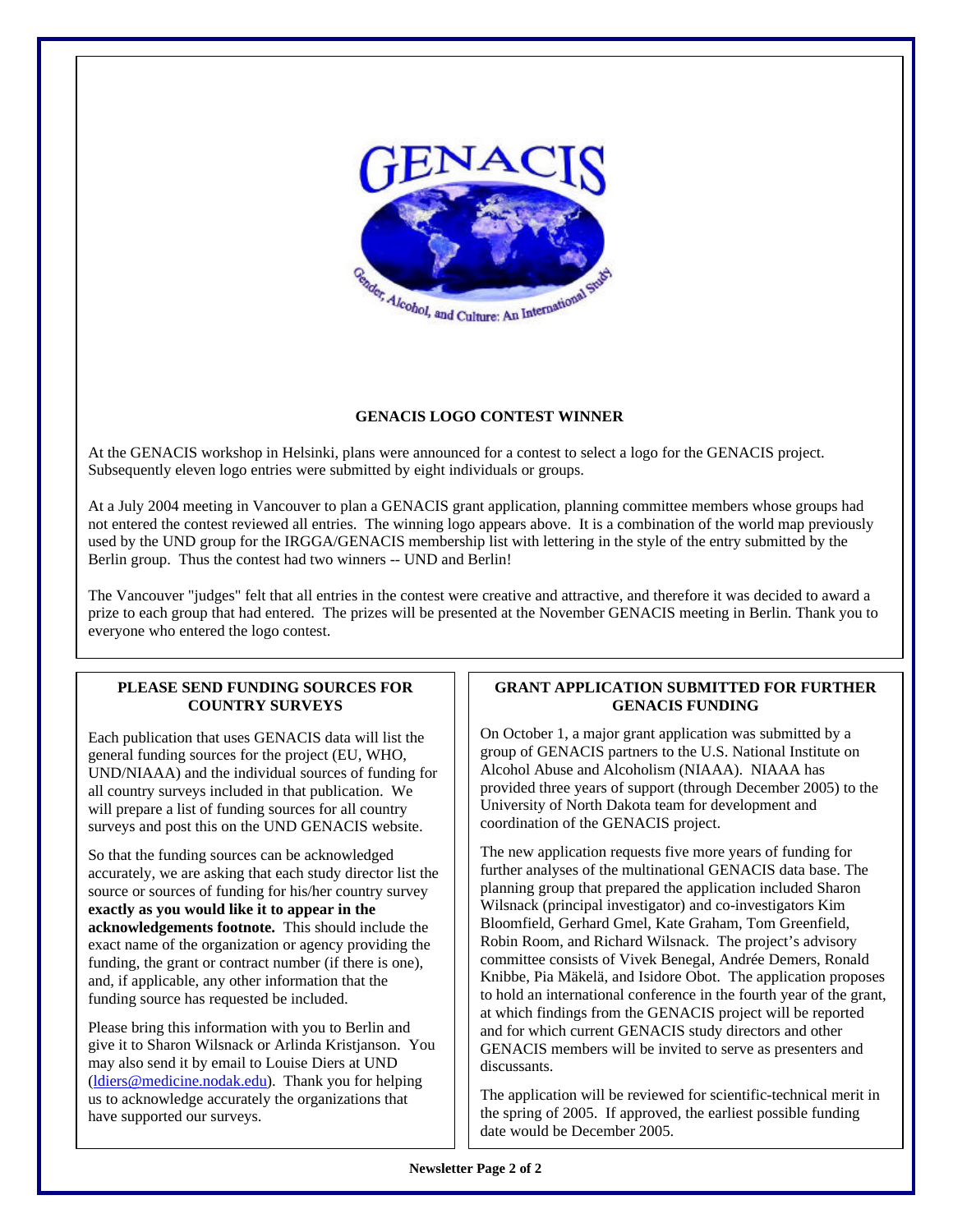#### **GENACIS November Meeting – Preliminary Agenda (updated October 12, 2004) Mercure Hotel Berlin an der Charité (Formerly Dorint Hotel) Invalidenstrasse 38 10115 Berlin**

## **Friday, November 12, 2004 (EU partners and non-EU work area leaders only) (WHO meeting parallel)**

## **Meeting Rooms: Sinus/Cosinus (EU), Tangens (WHO)**

| $09:00 - 10:30$ | Introduction                  | Ronald, Karin (discussants: WP 3: |
|-----------------|-------------------------------|-----------------------------------|
|                 | Presentation WP 3, WP 4       | Gerhard, WP 4: Salme)             |
| $10:30 - 11:00$ | Coffee break                  |                                   |
| $11:00 - 12:30$ | Presentation WP 2:            | Salme, Pia (discussant: Moira)    |
|                 | patterns, contexts            |                                   |
| $12:30 - 14:00$ | Lunch break                   |                                   |
| $14:00 - 15:30$ | Presentation WP 1, WP 5       | Gerhard, Kim (discussant: Pia)    |
| $15:30 - 16:00$ | Coffee break                  |                                   |
| $16:00 - 17:30$ | Presentation                  | Giora, Irmgard and Allaman        |
|                 | WP 6, Country Profiles        | (discussants: WP 6: Ronald, CP:   |
|                 |                               | Giora)                            |
| $17:30 - 18:00$ | Wrap-up of EU report chapters |                                   |

#### **Saturday, November 13, 2004 ALL GENACIS Plenary Session (Room: Sinus/Cosinus/Tangens)**

| $09:00 - 10:30$ | <b>GENACIS</b> plenary            |  |
|-----------------|-----------------------------------|--|
| $10:30 - 11:00$ | Coffee break                      |  |
| $11:00 - 12:30$ | Paper groups                      |  |
| $12:30 - 14:00$ | Lunch break                       |  |
| $14:00 - 15:30$ | Paper groups                      |  |
| $15:30 - 16:00$ | Coffee break                      |  |
| $16:00 -$       | <b>Steering Committee meeting</b> |  |

| Sunday, November 14, 2004 |                             |  |  |
|---------------------------|-----------------------------|--|--|
| $09:00 - 10:30$           | <b>GENACIS</b> paper groups |  |  |
| $10:30 - 11:00$           | Coffee break                |  |  |
| $11:00 - 12:30$           | <b>GENACIS</b> paper groups |  |  |
| $12:30 - 14:00$           | Lunch break                 |  |  |
| $14:00 - 15:30$           | <b>GENACIS</b> paper groups |  |  |
| $15:30 - 16:00$           | Coffee break                |  |  |
| $16:00 - 17:30$           | <b>GENACIS</b> paper groups |  |  |

| Monday, November 15, 2004     |  |  |  |  |
|-------------------------------|--|--|--|--|
| <b>GENACIS</b> paper groups   |  |  |  |  |
| <b>Coffee break</b>           |  |  |  |  |
| <b>GENACIS</b> paper groups   |  |  |  |  |
| Lunch break                   |  |  |  |  |
| <b>GENACIS</b> paper groups   |  |  |  |  |
| <b>Coffee break</b>           |  |  |  |  |
| <b>GENACIS</b> paper groups   |  |  |  |  |
| <b>Reception/Get together</b> |  |  |  |  |
|                               |  |  |  |  |

| Tuesday, November 16, 2004 |                                   | <b>Plenary Session</b> (Room: Sinus/Cosinus/Tangens) |
|----------------------------|-----------------------------------|------------------------------------------------------|
| $09:00 - 10:30$            | <b>GENACIS</b> plenary            |                                                      |
| $10:30 - 11:00$            | Coffee break                      |                                                      |
| $11:00 - 12:30$            | <b>GENACIS</b> plenary            |                                                      |
| $12:30 - 14:00$            | Lunch break                       |                                                      |
| $14:00 - 17:30$            | <b>Steering Committee meeting</b> |                                                      |

**Newsletter Page 3 of 3**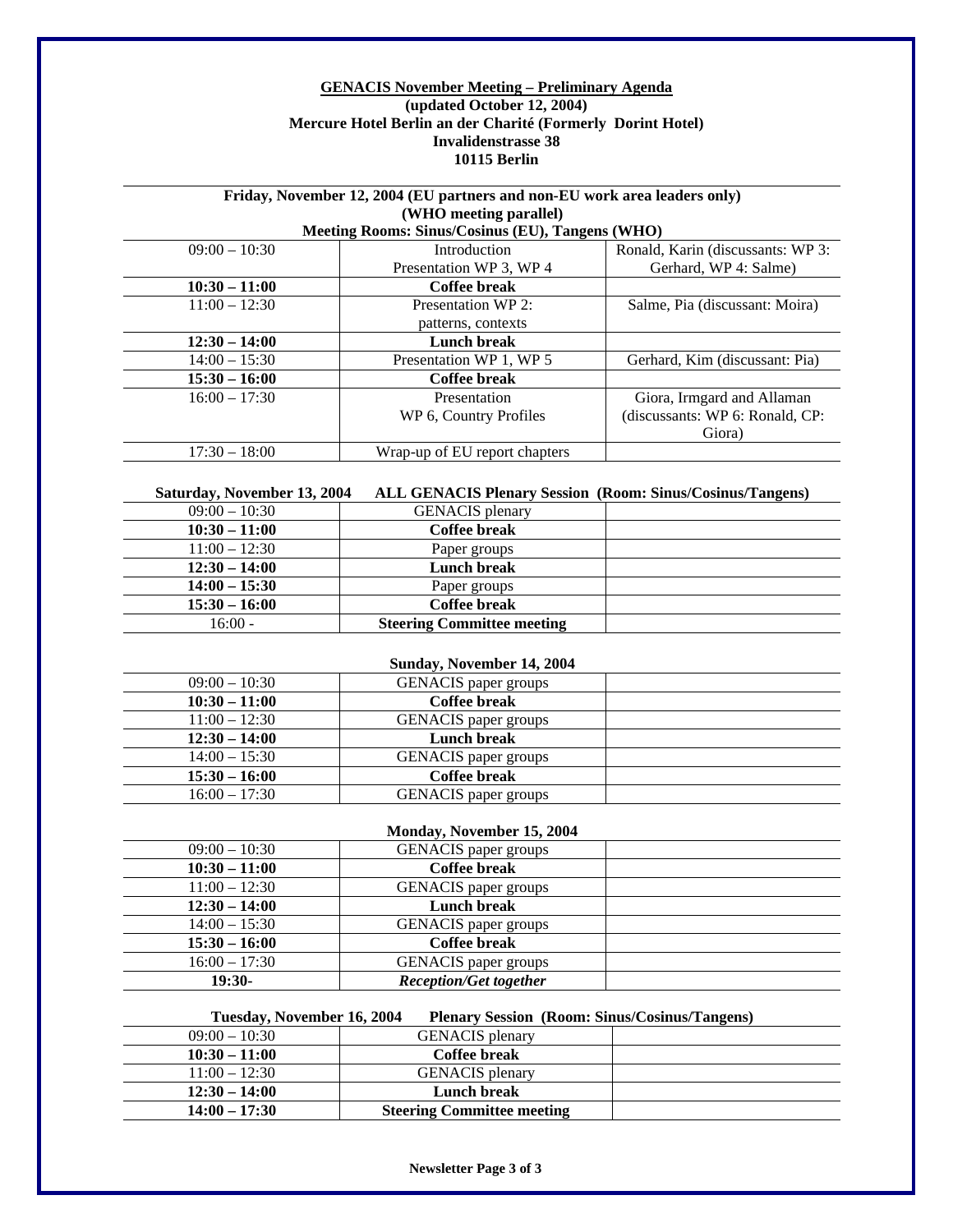## **6th Semi-Annual EU/GENACIS Meeting, Berlin, November 12-16, 2004**

## **General Information**

## **Address of hotel and conference site:**

## **Mercure Hotel Berlin an der Charité** (or Dorint an der Charité; the name was changed recently)

Invalidenstrasse. 38 10115 Berlin Deutschland Tel.: (49) 0 30/ 30 82 69 15 Fax: (49) 0 30/ 30 82 61 00

**http://www.dorint.com/berlin-mitte/uk/home.html**

## **http://www.accorhotels.com/accorhotels/fichehotel/gb/mer/5341/fiche\_hotel.shtml**

Breakfast at the hotel is included in the price of your room. Single room: 80 Euros, Double room: 103 Euros (Charité flat rate).



**Newsletter Page 4 of 4**